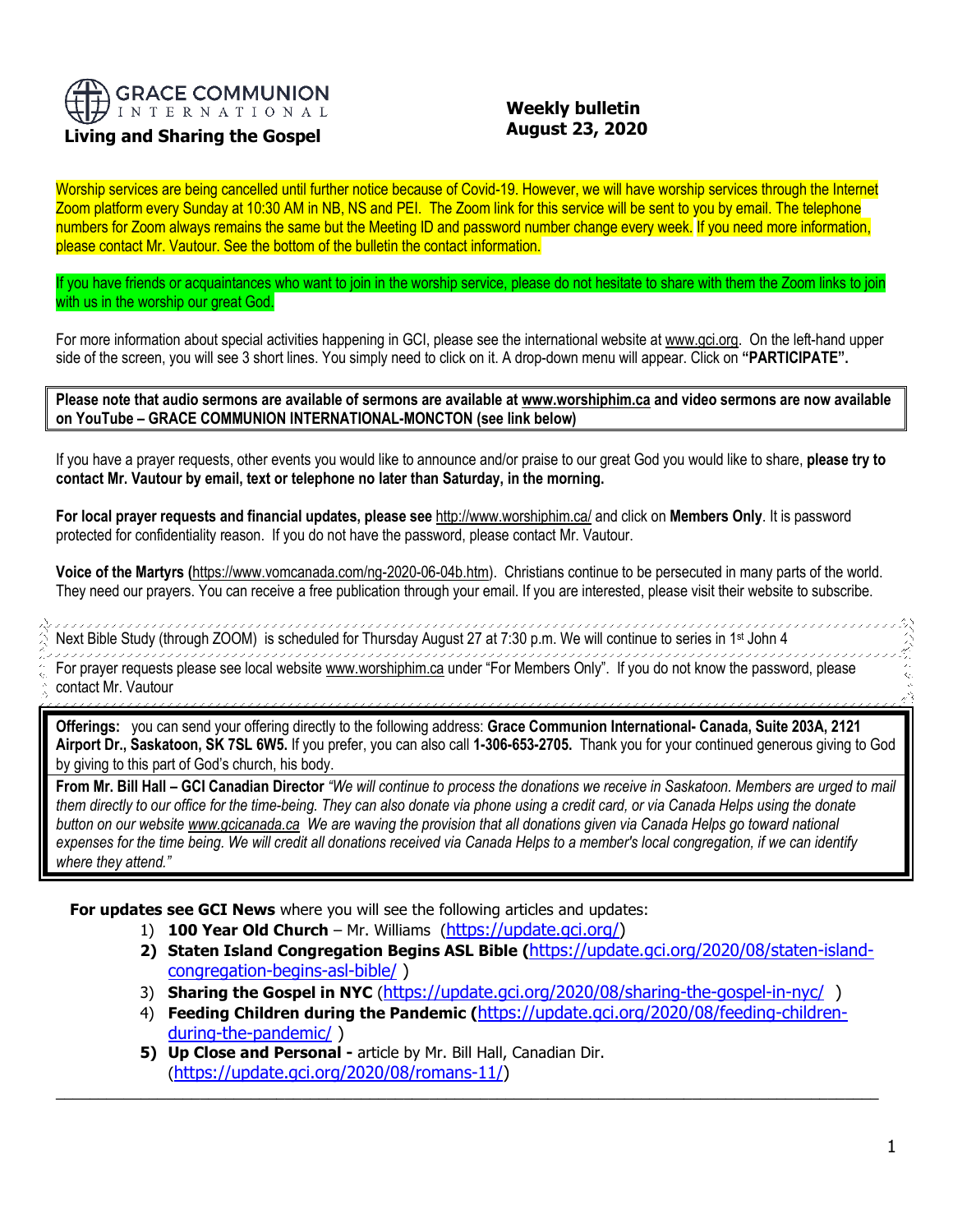#### **Our Response to God (Doctrine of the Spirit, part 7 (conclusion)**

## By [Ted Johnston](https://www.blogger.com/profile/08677739021765621811) - [August 16, 2020](http://thesurprisinggodblog.gci.org/2020/08/spirit-part-7.html)

This post concludes a series presenting "The Person and Work of the Holy Spirit" by Dr. Gary Deddo, President of Grace [Communion Seminary.](https://www.gcs.edu/) **For other posts in the series, click a number: [http://thesurprisinggodblog.gci.org/2020/05/holy-spirit](http://thesurprisinggodblog.gci.org/2020/05/holy-spirit-part-1.html)[part-1.html](http://thesurprisinggodblog.gci.org/2020/05/holy-spirit-part-1.html)**

[Last time](http://thesurprisinggodblog.gci.org/2020/08/holy-spirit-part-6.html) we noted various aspects of the Spirit's ministry to us both corporately and individually. As we now bring this series to a close, let's look at a primary aspect of the Spirit's ongoing ministry which involves enabling us to make a full and proper *response* to the truth and reality of who God is, and what he has done, is doing and will yet do in our world, church and individual lives.

## **The nature of our response to God**

The Holy Spirit works actively in our lives, both individually and corporately, to unbind our wills, unscramble our minds, and refashion our affections so that we can more fully respond with all that we are to all that God is. The Spirit frees us to be receptive at *every level* of who we are. However, it sometimes seems that we think the Spirit enables us to respond to God only emotionally. While the Spirit certainly does enable our emotional response (in thanksgiving, praise, adoration, joy, sorrow and repentance), the Spirit (who is called the Spirit of truth in **[John 14:17;](https://biblia.com/bible/niv/John%2014.17) [15:26](https://biblia.com/bible/niv/John%2015.26)**) also enables us to respond with our minds -- with our understanding or intelligence (**[1 Cor. 14:15](https://biblia.com/bible/niv/1%20Cor.%2014.15)**). The Spirit also sets our minds free to be obedient to the truth (**[Romans 2:8](https://biblia.com/bible/niv/Rom%202.8)**). Throughout the New Testament, the heart (emotions, human spirit) and the mind, when healthy, are not split apart. Instead, they are coordinated. Thus the Spirit enables us to respond with all of what we are.

There is no reason to think that the working of God in and among us is divided, as if Jesus addresses our minds, and the Spirit addresses our emotions. We're not compartmentalized like that. The whole of God (Father, Son, Spirit) interacts with the whole of who we are (body, mind, heart). Note as well that the Son of God, via the Incarnation, assumed our fully humanity -- a whole human nature, with all its aspects. We thus understand that Jesus is a full human being with body, mind and heart. In the Gospels we see Jesus responding fully with all that he is to the truth and reality of his heavenly Father and his relationship to him and the Spirit. Jesus obeys in the Spirit and rejoices in the Spirit. He overcomes temptation by the Spirit. He overcomes evil by the Spirit and sets people free. He offers himself on the cross to the Father through the Spirit (**[Heb. 9:14](https://biblia.com/bible/niv/Heb.%209.14)**). Jesus lives his fully human life in and by the Spirit.

Thus, we understand that when the Spirit of Jesus comes upon us, he enables us to respond fully to the truth and reality of who God is and who we are in relationship to God with all we are and have. If there is part of us that is not yet responding, whether it be body, mind or heart, the Holy Spirit works to bring us to the point that we respond in all that we are. The Spirit does not divide us. Rather, he heals and makes us whole, giving us human integrity before our Lord and God.

# **The objective work of the Spirit in us**

So, we should not align the Holy Spirit exclusively with what is subjective (internal or affective) in human experience. Yes, the Spirit works in us, works in our subjectivity, but not as our subjectivity. The Holy Spirit cannot be identified with our subjective states (feelings, emotions, consciences) as if they are identical. There is no denying that the Spirit works in our subjectivity. If not, we would remain in bondage to our fallen, rebellious wills and hard hearts, and our self-justifying and rationalizing minds. However, the Spirit works in us, in our subjectivity, but does so objectively, so that we can respond with our whole being to the truth and reality of who God is and who we are in relationship to him.

The Holy Spirit objects to our false, resistant, self-justifying subjective orientations. He is not the subjective aspect of human beings that can be shaped and formed any way we like, made to say what we want, made to reflect our preferences, prejudices, biases and desires. The Spirit has a *particular* character, mind, will, purpose, desire and heart, which is identical to that of Jesus. We have no power over the Spirit to recreate him in our image. The Spirit has his own objective reality that works within our subjectivity to open our eyes, minds and hearts to God.

The Holy Spirit, then, is a healer that brings the whole of human being together from the inside out. He does not split us up. He does not say to us, "I'm just in charge of your emotions, your imagination and your desires. What you think and believe and come to know, the rational part, well, Jesus takes care of that. I don't know anything about that." No, the Spirit does not divide up human being into compartments. Instead, he harmonizes the internal with the external, sharing with us the reestablished integrity of Jesus' humanity (which is true humanity).

## **The Spirit humanizes us**

Thus we understand that a key aspect of the Holy Spirit's ministry is to *make us more fully human*, like Jesus, the one in whose image we were created and are being renewed or transformed (**[Col. 3:10;](https://biblia.com/bible/niv/Col.%203.10) [2 Cor. 3:18](https://biblia.com/bible/niv/2%20Cor.%203.18)**). The Spirit shares with us the sanctified humanity of Jesus, which makes us fully human, more completely human, more personal, more full of the fruit of the Spirit. True spirituality is mature humanity in full and right relationship with God.

So, we can say that the Holy Spirit humanizes by making us share in the glorified humanity of Jesus Christ. Now in the process of this transformation, the Spirit brings us to have a humility before God in which we confess that God is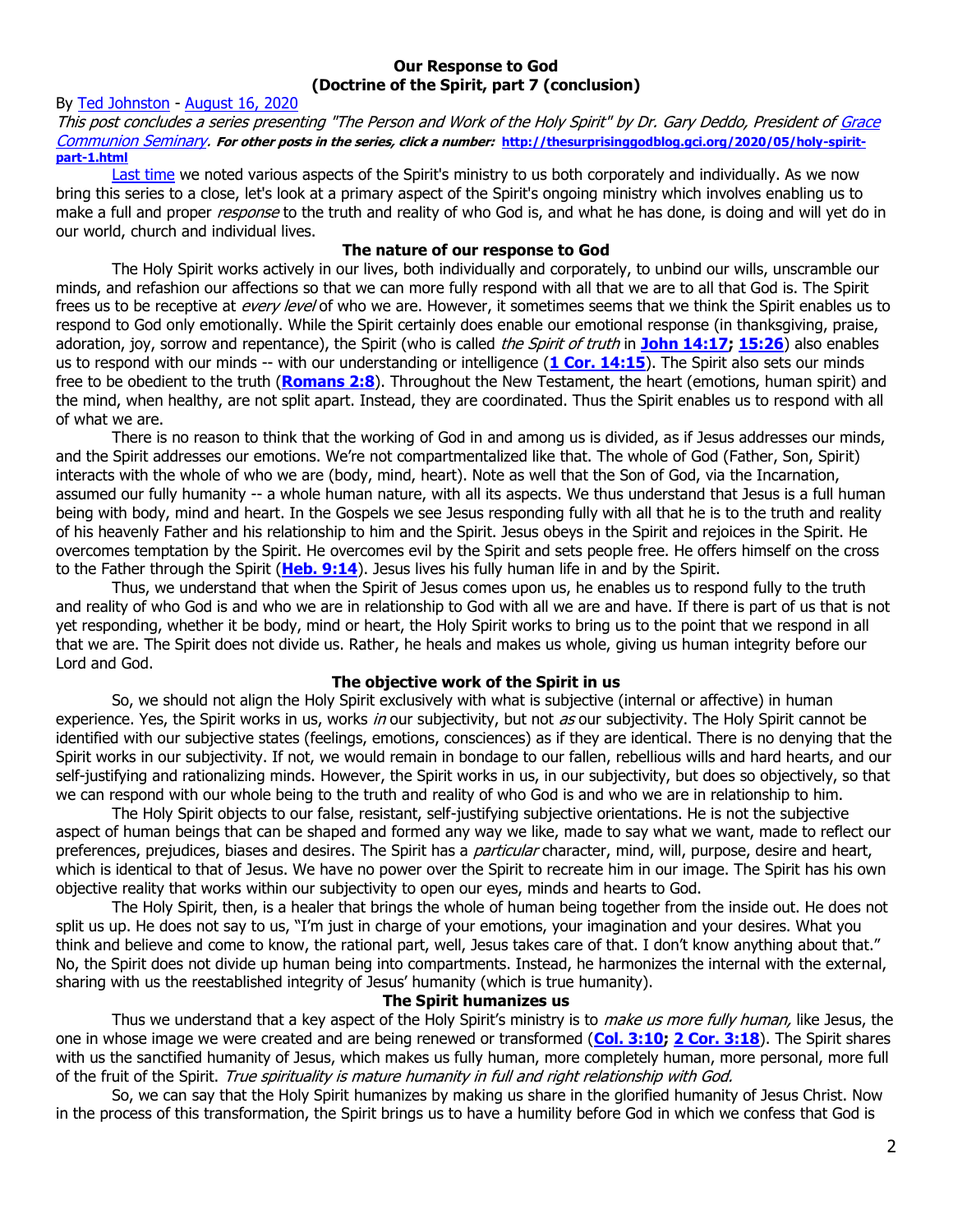God and that we are not; that we are entirely dependent upon God; that we need the grace of God and that we must hand over to him all our sin in repentance, and our whole selves in faith. But in leading us to confess these things, the Spirit will not submit us to humiliation. He will not make us feel less than human, or regret that we were ever human, or think that God despises humanity and creaturely limits.

There is a huge difference between humility and humiliation. Putting it this way may be surprising, since there are some who teach that humility in the Spirit comes by way of our humiliation. It is sometimes taught that the ministry of the Spirit not only focuses exclusively on the subjective side of human being, but requires that we set aside our rationality or intelligence, and act in less than human ways, perhaps like an animal or a person who has lost self-control (like a drunk person). It would be strange indeed for the Spirit to lead persons to lose self-control and act in ways beneath human being, since one of the gifts of the Spirit is precisely self-control, and the Spirit is the Spirit of Jesus who came to bring us into conformity with him. Though Jesus was humble before the Father and the Spirit, the Father never treated Jesus in a way that denigrated his humanity. Nor did Jesus respond to God in ways that denied a healthy and whole humanity. In Jesus, humanity was glorified, not denigrated. Jesus showed what it really means to be a human being.

Given who the Holy Spirit is, and what we know of his ministry, we can affirm that the Spirit does not dehumanize or depersonalize us. So when he leads us into humility before God, he does so in a way that is deeply personal -- a way that is not alien to our humanity. This humility, which is the fruit of human maturity in relationship to God, is not about being humiliated, being treated as less than a person, as less than fully human -- a form of humility that involves a relationship the opposite of the kind of ministry Jesus performed in the power of the Spirit. Abject humiliation does *not* represent the kind of relationship Jesus had with his heavenly Father.

Even though Jesus' enemies, especially in the end, attempted to humiliate him to the fullest extent they could, the end result was not Jesus' humiliation in the sense of him collapsing into a dehumanized heap of regret and shame for taking on humanity. Rather, Jesus reacted in such a way that we are encouraged to look to him as **"the pioneer and perfecter of our faith, who for the sake of the joy that was set before him endured the cross, disregarding its shame, and has taken his seat at the right hand of the throne of God" [\(Heb. 12:2](https://biblia.com/bible/niv/Heb.%2012.2)**). Jesus, who is exalted in his bodily resurrection and ascension, and who calls us his brothers and sisters, is not ashamed of us (**[Heb. 2:11](https://biblia.com/bible/niv/Heb.%202.11)**). Jesus, by the Spirit, shares with us his glorified and perfected humanity.

Rather than denigrating us, the Holy Spirit works to humanize us. He does so by enabling us to share in Jesus' own glorified humanity. To be fully spiritual does not mean becoming non-human, nor does it mean becoming some kind of super-spiritual disembodied ghost, vapor or ethereal gas that is distributed throughout the cosmos. We come to a biblical understanding of true spirituality by observing the life of Jesus lived out in the Spirit. True spirituality is a human being fully responding to the truth of who God is -- firing, as it were, on every cylinder, responding totally to who God is and who we are in relationship to him. It means responding to God in praise and prayer, and in every other way of service and love. The Holy Spirit, who is the humanizing Spirit, leads us in this, helping us share in the perfect humanity of Jesus. The presence and working of the Holy Spirit will always demonstrate just that kind of spirituality and not some other. Evil spirits dehumanize and destroy.

### **What about the Spirit's ministry to those not yet repenting and believing?**

So far, we've been addressing primarily the Holy Spirit's ministry in connection with persons who are responsive to the gospel and receptive to Spirit's working. Let's now address the Spirit's ministry to those not yet responding, not yet believing, not yet receptive to the Spirit's work. We can start by asking whether or not the Spirit acts upon those who are resistant, or not yet believing, that is, those who are not Christians. The answer must be  $yes$ . No one becomes a believing person except in response to the ministry the Spirit. If no one comes to the Father except by the Son who sends the Spirit, and it is the Spirit who opens eyes, convicts of the need for forgiveness and life in Christ, then no one could become a conscious member of the body of Christ unless the Spirit drew them. The Spirit must work on those not yet believing and responding, or no one would ever become Christian, no one could enter into their salvation. The Spirit goes out after people to bring them to Christ and so to the Father. That is essential to the Spirit's mission in the world. We can see this in a dramatic way in the conversion of Saul/Paul.

A related question is whether we can say that the Spirit is "in" everyone. While there is not a lot to go on conveyed in biblical revelation, there is sufficient teaching that can enable us to answer this question. If by "in" everyone we mean in the deepest most personal and intensive way that the Spirit ministers, I think we have to say no. Jesus indicates to those who are following him that the Spirit was "with" them, but will be "in" them (**[John 14:17](https://biblia.com/bible/niv/John%2014.17)**). Jesus at one point breathes on the twelve the Holy Spirit in the Upper Room. As a result, they have the Spirit now in a way they didn't previously. But Jesus also tells them to wait for the coming of the Spirit in Jerusalem, indicating that there is more yet to come involving the Spirit. And then the Spirit becomes present at Pentecost in a new and different way. But also notice that there were some who rejected the Spirit and mocked those who received the Spirit. Not all received the Spirit even though He was now present in a new way. So the Spirit can be present in a variety of ways, a range of intensities, and we could say at a number of different levels of depth.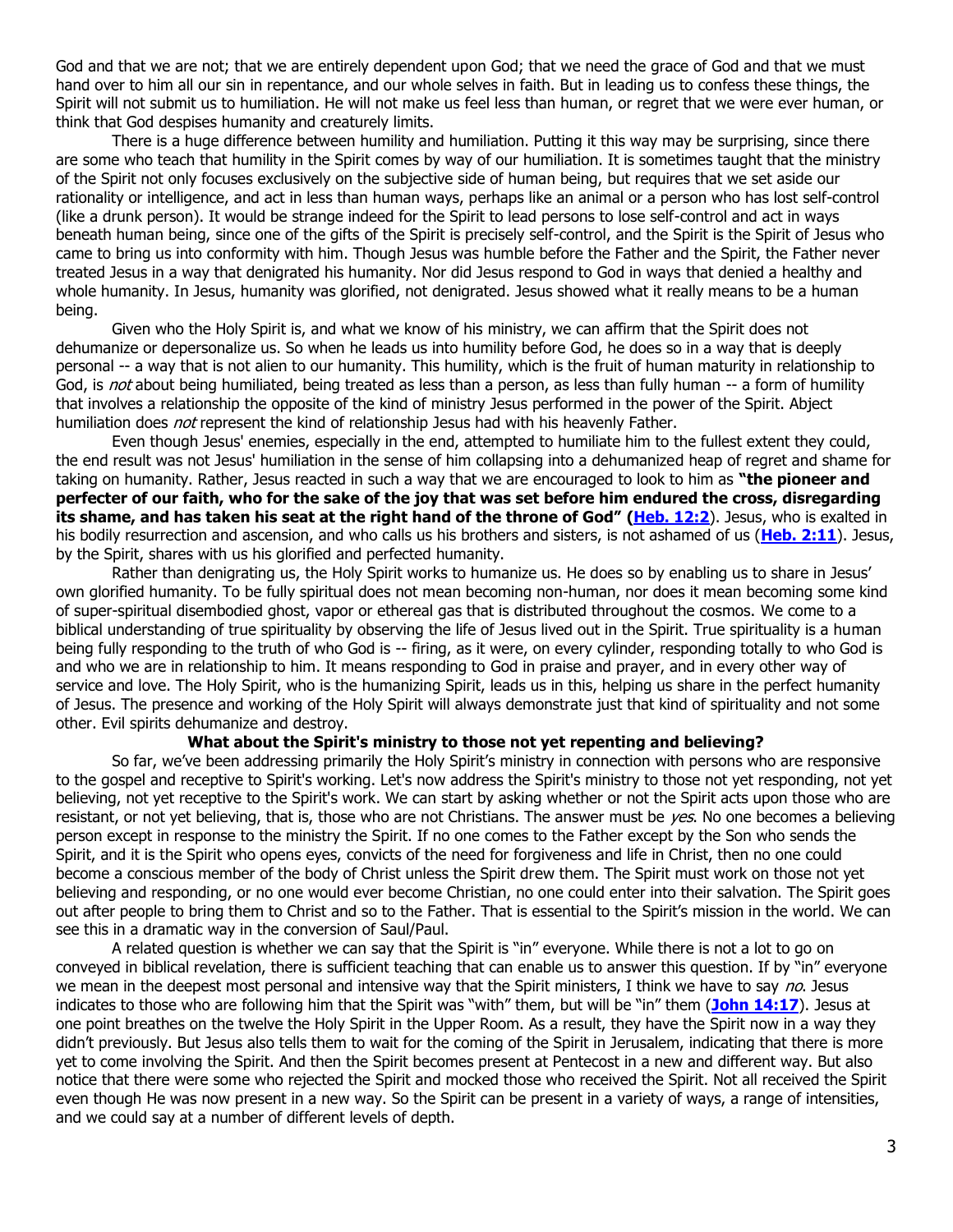#### **The Spirit inhabiting (dwelling in)**

One of the ways of speaking of the Spirit's presence in the New Testament is through use of the word which can be translated "dwelling in" or "inhabiting." This coming and indwelling of the Spirit in persons is viewed as the fulfillment of the promise God made through the prophet Joel (**[Joel 2:28](https://biblia.com/bible/niv/Joel%202.28)**) and Ezekiel (**[Ezek. 18:31;](https://biblia.com/bible/niv/Ezek.%2018.31) [36:26](https://biblia.com/bible/niv/Ezek%2036.26)**), as Peter tells us in **[Acts 2:17](https://biblia.com/bible/niv/Acts%202.17)**. The biblical notion of the Spirit's "dwelling in" or "inhabiting" is exclusively applied to those who are believing, receptive and responsive to the leading and working of the Spirit (see **[Rom. 8:9,](https://biblia.com/bible/niv/Rom.%208.9) [11;](https://biblia.com/bible/niv/Rom%208.11) [1 Cor. 3:16](https://biblia.com/bible/niv/1%20Cor.%203.16)**). This word designates the most intense, personal and abiding presence of the Holy Spirit in persons and in the community of believers.

But this special presence of the Spirit does not mean that the Spirit is absent from everyone else. Clearly, the Holy Spirit was with those in ancient Israel, and sometimes in special ways upon the prophets and even some of the skilled tabernacle workmen. But that kind of presence did not represent what God had ultimately promised. That only occurred on Pentecost to those who received the preached word and were receptive of the presence and working of the Spirit. Further, we can see that the dynamic nature of relationship to the Spirit continues even at the deepest level of indwelling. This becomes clear when we consider the teaching that those who are part of the believing body are not to "quench" or "grieve" the Spirit (**[1 Thess. 5:19;](https://biblia.com/bible/niv/1%20Thess.%205.19) [Eph. 4:30](https://biblia.com/bible/niv/Eph.%204.30)**) but rather are to "be continually filled" with the Spirit (**[Eph.](https://biblia.com/bible/niv/Eph.%205.18)  [5:18](https://biblia.com/bible/niv/Eph.%205.18)**).

We thus understand that the Holy Spirit can be present to anyone and everyone. The Spirit is God's presence throughout the creation. But we can also say that the Spirit can work in anyone and everyone. The Spirit's ministry is to open people's minds, soften their hearts, open their eyes to truth, unbind their resistant wills and convict them of the need for forgiveness and the life of salvation that comes only from God by grace. The Spirit delivers to unbelieving people the gift of repentance and faith, hope and love. Doing that requires working within them, within their persons, in their subjectivity. So, we can say that the Spirit works in them and is present to them in that way. However, that kind of inner working does not represent the promised indwelling that comes only with receiving Christ by being responsive to the promptings of the Spirit. For the Spirit does not work causally, mechanically, impersonally or coercively so that all necessarily are forced to receive the benefits of the Spirit's ministry. Those who in response to the Spirit's ministry receive the Spirit, who are receptive and submissive, then participate (have koinonia, fellowship) in a much deeper way and experience a unique quality of relationship with the Holy Spirit that is manifested in a conversion of heart and mind, a turning to face in a new directions toward God. Such submission and turning is exhibited in repentance and faith in God through Jesus Christ.

# **In Christ, united to Christ by the Spirit**

This seems to explain why in the New Testament only those who are receptive to the Spirit, not resistant, and those who respond with repentance, faith, hope and love to the Gospel of Jesus Christ are said to be "in" Christ, or dwell "in the Lord." They alone are said explicitly to be united to Christ (**[1 Cor. 6:17](https://biblia.com/bible/niv/1%20Cor.%206.17)**). The relationship of Christ with his people is compared to the marital unity (**[Eph. 5:23;](https://biblia.com/bible/niv/Eph.%205.23) [Rev. 19:7;](https://biblia.com/bible/niv/Rev.%2019.7) [21:9;](https://biblia.com/bible/niv/Rev%2021.9) [22:17](https://biblia.com/bible/niv/Rev%2022.17)**). The most intensive, intimate, deep and personal unity described in the New Testament is reserved for those who are believing, for those who are members of the body of Christ, united to him as the head is to the body of a living being.

So, by means of the use of certain words and images there is in the New Testament a distinction made between the Spirit's relationship with those who are receptive and open to the ministry of the Spirit, and those who are not yet responsive. How the Spirit is present, that is whether or not indwelling or inhabiting, will involve whether or not persons are receptive to the gospel and the ministry of the Spirit to receive it, welcome it. How one responds to the ministry of the Holy Spirit does make a difference in the kind of relationship one has with the Spirit.

But such a distinction should not be construed as meaning that the Spirit is not for all persons, is not capable of ministering in and to all persons at the deepest level, speaking to their individual human spirits. The Holy Spirit is "for all" in just the same way that Jesus Christ is for all those created through him. The Father sends the Spirit for the same purpose as he sent the Son. But the Spirit is able to be present in a range of ways. And this fact is represented in biblical understanding and so we have to account for it in our understanding as well.

#### **What about the Spirit in other religions?**

What we can say about the ministry of the Holy Spirit in other religions is an extension of what we have just covered. No religion itself can keep the Holy Spirit out or away. The Holy Spirit is God's sovereign grace at work. The Spirit can be present to anyone and anywhere without becoming polluted, just as we see take place with Jesus' being present among sinners. And the Spirit is present to bring to bear all the fruits of reconciliation accomplished for all humanity in Christ. So in those situations where the official religion being practiced is resistant (even hostile) to the gospel, the Spirit will be present and working within, but against those points of resistance/hostility.

The religion itself will not be responsible or earn any credit for the presence and working of the Spirit. If hostile, the religion is actually an impediment to the working of the Spirit, an obstacle to receptivity to the ministry of the Spirit of Jesus. However, that does not stop the Holy Spirit from working. The Spirit will work to bring individuals and groups out of bondage to false ideas about God, and false ideas about their relationship to God. The Spirit will minister to open